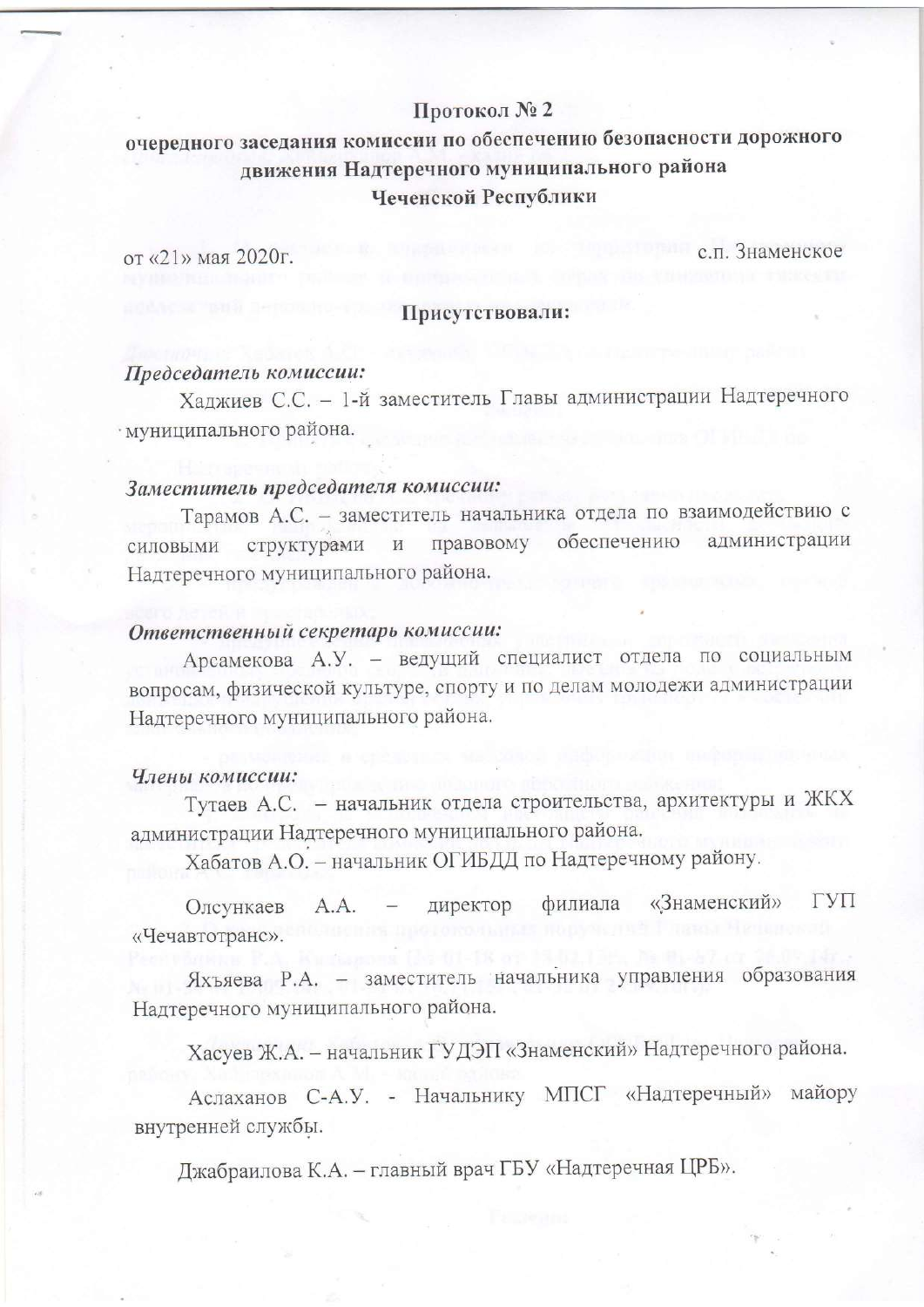Приглашенные: Хайдарханов А.М. - кадий района.

## Повестка дня:

1. О состоянии аварийности на территории Надтеречного муниципального района и принимаемых мерах по снижению тяжести последствий дорожно-транспортных происшествий.

Докладчик: Хабатов А.О. - начальник ОГИБДД по Надтеречному району.

#### Решено:

1. Принять к сведению информацию начальника ОГИБДД по Надтеречному району.

2. ОГИБДД по Надтеречному району регулярно проводить мероприятия, направленные на повышение безопасности дорожного движения, том числе:

предупреждение дорожно-транспортного травматизма, прежде всего детей и престарелых;

- предупреждение превышения участниками дорожного движения установленных пределов скорости движения, выездов на полосу встречного движения и нарушений правил обгона, управления транспортом в состоянии алкогольного опьянения;

- размещение в средствах массовой информации информационных материалов по предупреждению опасного дорожного движения;

4. Контроль за исполнением настоящего решения возложить на заместителя председателя комиссии по ОБДД Надтеречного муниципального района А.С. Тарамова.

2. О ходе исполнения протокольных поручений Главы Чеченской Республики Р.А. Кадырова (№ 01-18 от 18.02.13г., № 01-87 от 26.09.14г., № 01-84 от 17.09.14г., 01-51 от 16.11.15г., 01-32 от 27.09.16г.).

Докладчик: Хабатов А.О. - начальник ОГИБДД по Надтеречному району, Хайдарханов А.М. - кадий района.

Решено: